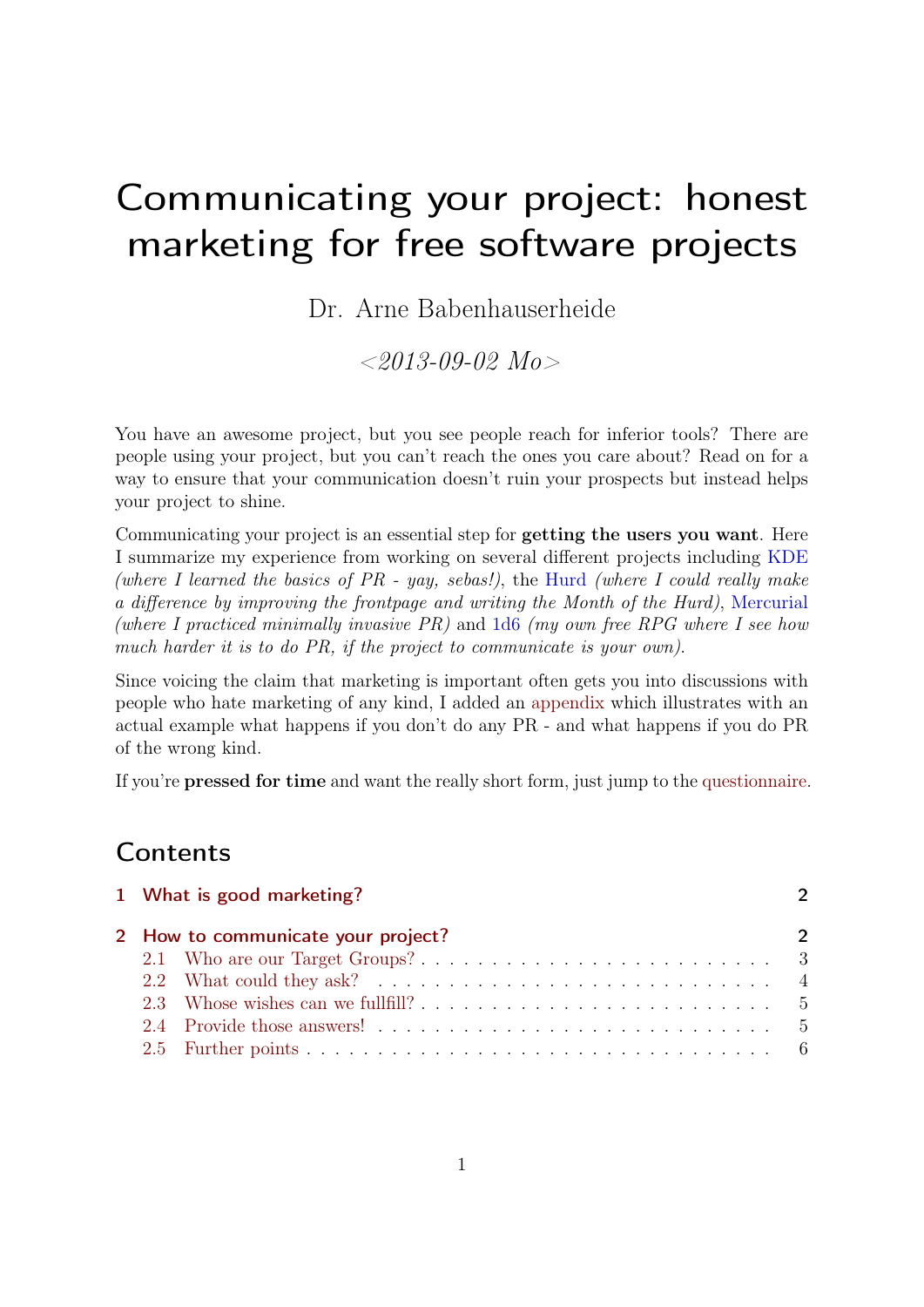| 3 | bab-com q: Project Communication Questionaire                                | 8   |
|---|------------------------------------------------------------------------------|-----|
|   | 3.1 For whom are we already <b>useful or interesting</b> ? Name them $\dots$ | - 8 |
|   | 3.2 <b>Whom do we want</b> as users on the long run? Name them $\dots \dots$ | - 8 |
|   | 3.3 What could they ask? What are their needs? Write questions               | 8   |
|   |                                                                              | - 8 |
|   | 3.5 Whose needs can we already fulfill? Are we the <b>best choice</b> ? 8    |     |
|   | 4 Note: The mission statement                                                | q   |
|   | 5 Summary                                                                    | q   |
|   | 6 Appendix: Why communicating your project?                                  | 10  |

# <span id="page-1-0"></span>1 What is good marketing?

Before we jump directly to the guide, there is an important term to define: Good marketing. That is the kind of marketing, we want to do.

The definition I use here is this:

Good marketing ensures that the people to whom a project would be useful learn about the project.

and

Good marketing starts with the existing strengths of a project and finds people to whom these strengths are useful.

Thus good marketing does not try to interfere with the greater plan of the project, though it might identify some points where a little effort can make the project much more interesting to users. Instead it finds users to whom the project as it is can be useful - and ensures that these know about the project.

Be fair to competitors, be honest to users, put the project goals before generic marketing considerations.

As such, good marketing is an interface between the project and its (potential) users.

# <span id="page-1-1"></span>2 How to communicate your project?

This guide depends on one condition: Your project already has at least one area in which it excels over other projects. If that isn't the case, please start by making your project useful to at least some people.

The basic way for communicating your project to its potential users always follows the same steps.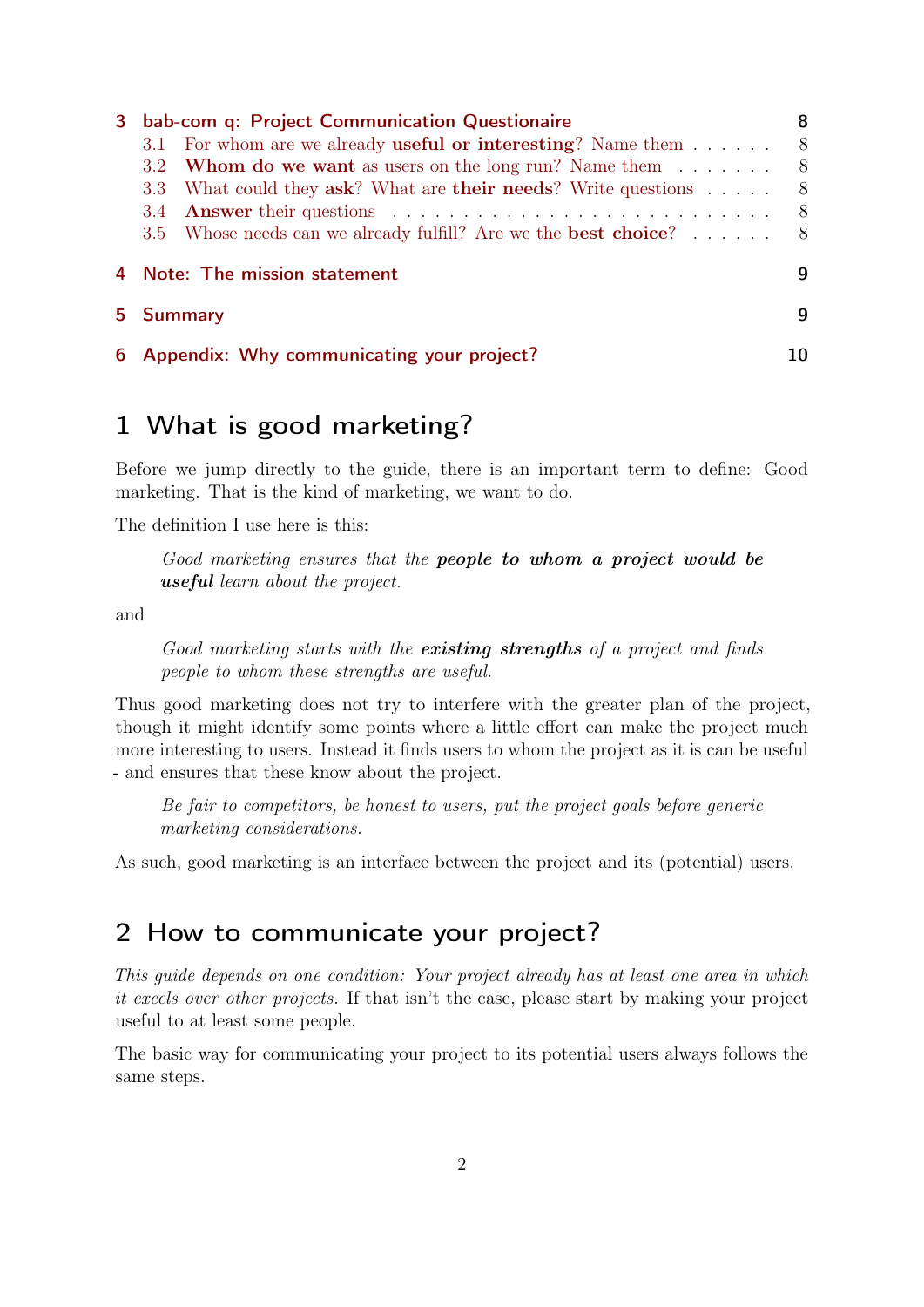To make this text easier to follow, I'll intersperse it with examples from the latest project where I did this analysis: [GNU Guile: The GNU Ubiquitous Intelligent Language for](http://www.gnu.org/software/guile/) [Extensions.](http://www.gnu.org/software/guile/) Guile provides a nice example, because its mission is clearly established in its name and it has lots of backing, but up until our discussion actually had a wikipedia-page which was unappealing to the point of being hostile against Guile itself.

To improve the communication of our project, we first **identify our target groups**.

#### <span id="page-2-0"></span>2.1 Who are our Target Groups?

To do so, we begin by asking ourselves, who would profit from our project:

- What can we do well and how do we compare to others?
- To whom would we already be useful or interesting if people knew about our strengths?
- To whom are we already the best option?

Try to find about 3 groups of people and give them names which identify them. Those are the people we must reach to grow on the short term.

In the next step, we ask ourselves, whom we want or need as users to fullfill our mission (our long-term goal):

- Where do we want to get? What is our goal? (do we have a mission statement?)
- Whom do we need to get there?
- Whom do we want as users? Those shape us as they take part in the development - either as users or as fellow developers.

Again try to find about 3 groups of people and give them names which identify them. Those are the people we must reach to achieve our longterm goal. If while writing this down you find that one of the already identified groups which we could reach would actually detract us from our goal, mark them. If they aren't direly needed, we would do best to avoid targeting them in our communication, because they will hinder us in our longterm progress: They could become a liability which we cannot get rid of again.

Now we have about 6 target groups: Those are the people who should know about our project, either because they would benefit from it for pursuing their goals, or because we need to reach them to achieve our own goals. We now need to find out, which kind of information they actually need or search.

#### 2.1.1 Example: Target Groups for Guile

[GNU Guile is called The GNU Ubiquitous Intelligent Language for Extensions.](http://www.gnu.org/software/guile/) So its mission is clear: Guile wants to become the de-facto standard language for extending programs - at least within the GNU project.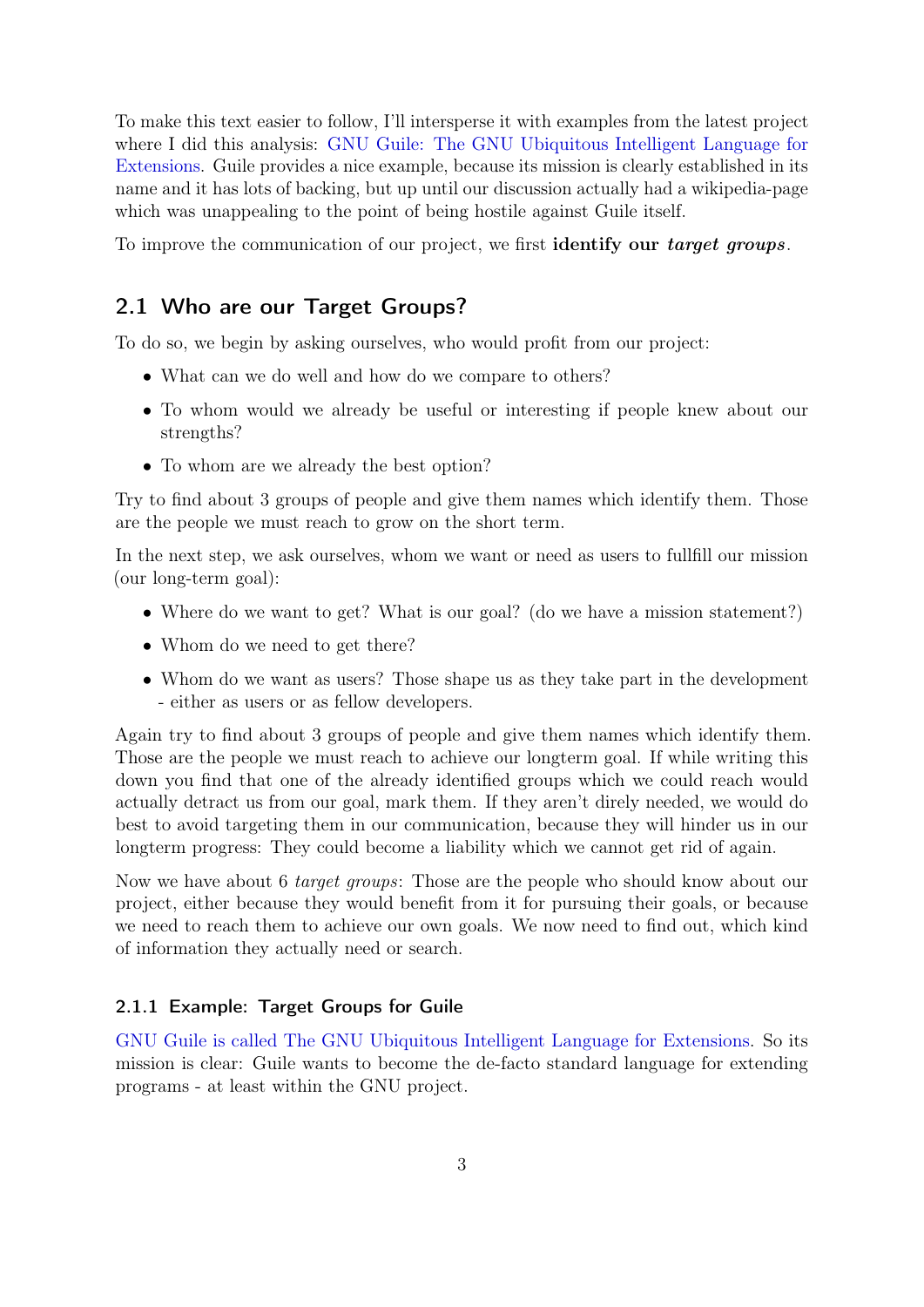#### 2.1.2 For whom are we already useful or interesting? Name them as Target-Groups.

- 1. Schemer: Wants to see what GNU Scheme can do.
- 2. Extender: GNU enthusiast wants to extend an existing program with a scripting language.
- 3. Learner: Free Software enthusiast thinks about using Guile to learn programming
- 4. Project-Starter: Experienced Programmer wants to start a new project.
- 5. 1337: Programmer wants the coolness-factor.
- 6. Emacser: Emacs users want to program in Guile using Emacs.

#### 2.1.3 Whom do we want as users on the long run? Name them as Target-Groups.

7. GNU-folk: All GNU developers.

#### <span id="page-3-0"></span>2.2 What could they ask?

This part just requires thinking ourselves into the role of each of the target groups. For each of the target groups, ask yourself:

What would you want to know, if you were to read about our project?

As result of this step, we have a set of answers. Judge them on their strengths: Would these answers make you want to invest time to test our project? If not, can we find a better answer?

#### 2.2.1 Example: Questions for the Target-Groups of Guile

- 1. Schemer: What can guile do better than other Schemes?
- 2. Extender: What does Guile offer my program? Why Guile and not Python/Lua?
- 3. Learner: How easy and how powerful is Guile Scheme? Why Guile and not Python?
- 4. Starter: What's the advantage of starting my advanced project with guile?
- 5. 1337: Why is guile cool?
- 6. Emacser: What does Guile offer for Emacs?
- 7. GNU-folk: What does Guile offer my (favorite) program? (Being a GNU package is a distinct advantage, so there is less competition by non-GNU languages)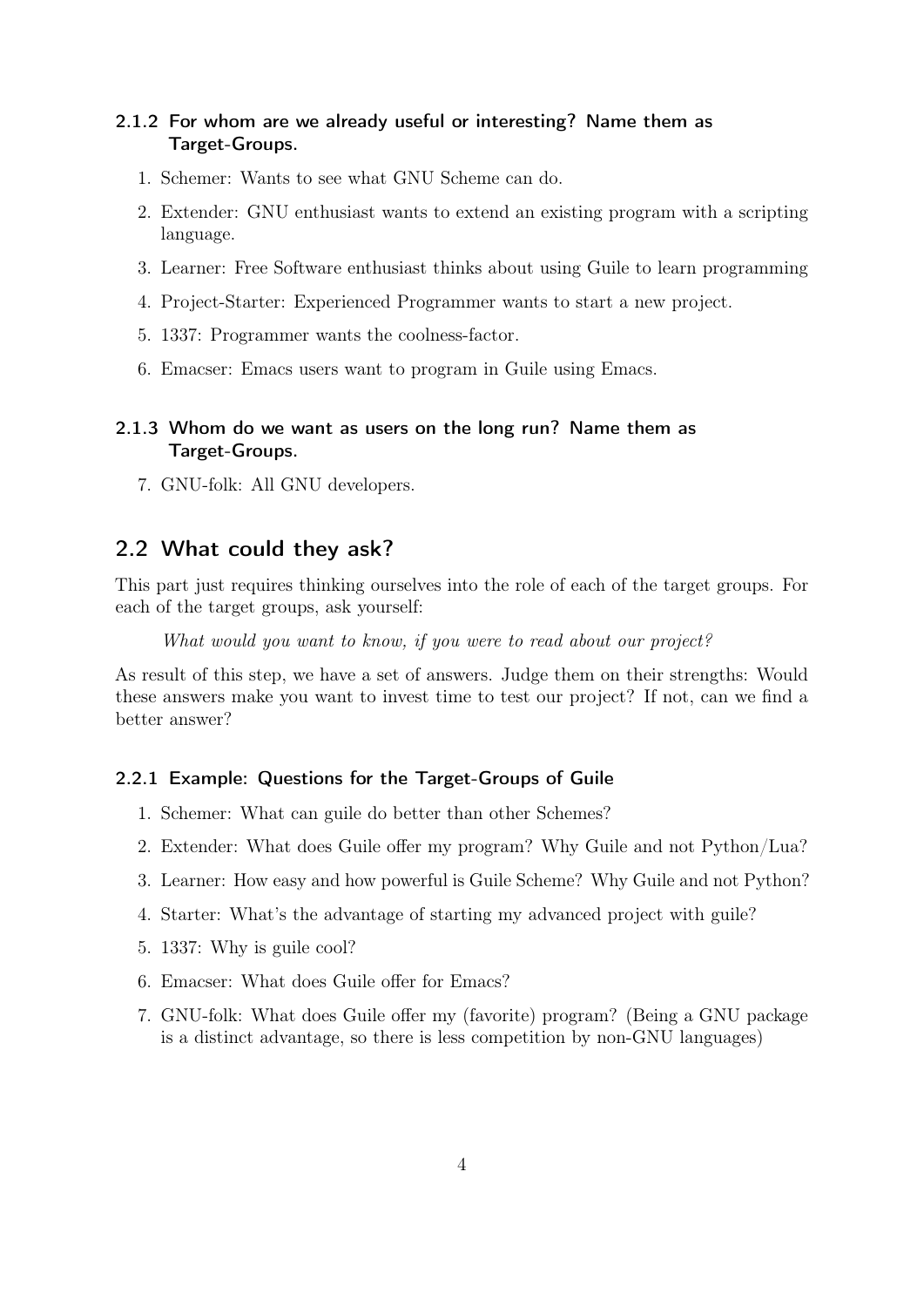#### <span id="page-4-0"></span>2.3 Whose wishes can we fullfill?

If our answers for a given group are not yet strong enough, we cannot yet communicate our project convincingly to them. In that case it is best to postpone reaching out to that group, otherwise they could get a lasting weak image of our project which would make it harder to reach them when we have stronger answers at some point in the future.

Remove all groups whose wishes we cannot yet fullfill, or for whom we do not see ourselves as the best choice.

#### 2.3.1 Example: Chosen Target-Groups

- 1. Schemer: Guile is a solid implementation of Scheme. For a comparison, see [An](http://wingolog.org/archives/2013/01/07/an-opinionated-guide-to-scheme-implementations) [opinionated Guide to Scheme implementations.](http://wingolog.org/archives/2013/01/07/an-opinionated-guide-to-scheme-implementations)
- 2. Extender: The guile manual offers a nicely [detailed guide for extending a program](http://www.gnu.org/software/guile/manual/guile.html#Programming-in-C) [with Guile.](http://www.gnu.org/software/guile/manual/guile.html#Programming-in-C) We're a bit weak on the examples and existing extensions, though, especially on non-GNU-plattforms.
- 3. Learner: There aren't yet tutorials for learning to program in Guile, though there are tutorials for learning to write scheme - and even one for [understanding Scheme](http://phyast.pitt.edu/~micheles/scheme/) [from the view of a Python-user.](http://phyast.pitt.edu/~micheles/scheme/) But our project resources cannot yet support people who cannot program at all well enough, so we have to restrict ourselves to programmers who want to learn a new language.
- 4. Starter: Guile has solid support for many unix-specific things, but it is not yet a complete project-publishing solution. So we have to restrict ourselves to targeting people who want to start a project which is mainly intended to be used in environments with proper package management (mostly GNU/Linux).
- 5. 1337: Guile is [explicitely named in the GNU Coding Standards.](http://www.gnu.org/prep/standards/standards.html#Source-Language) It doesn't get much cooler than that - at least for a certain idea of cool. We can't get the Java-1337s, but we can get the Free Software-1337s.
- 6. Emacser: [Geiser](http://www.nongnu.org/geiser/) provides solid Guile Scheme support in Emacs.
- 7. GNU-folk: They are either extenders or project starters or learners, but they need information on existing support for their favorite program.

#### <span id="page-4-1"></span>2.4 Provide those answers!

Now we have answers for the target groups. When we now talk or write about our project, we should keep those target groups in mind.

You can make that arbitrarily complex, for example by trying to find out which of our target groups use which medium. But lets keep it simple: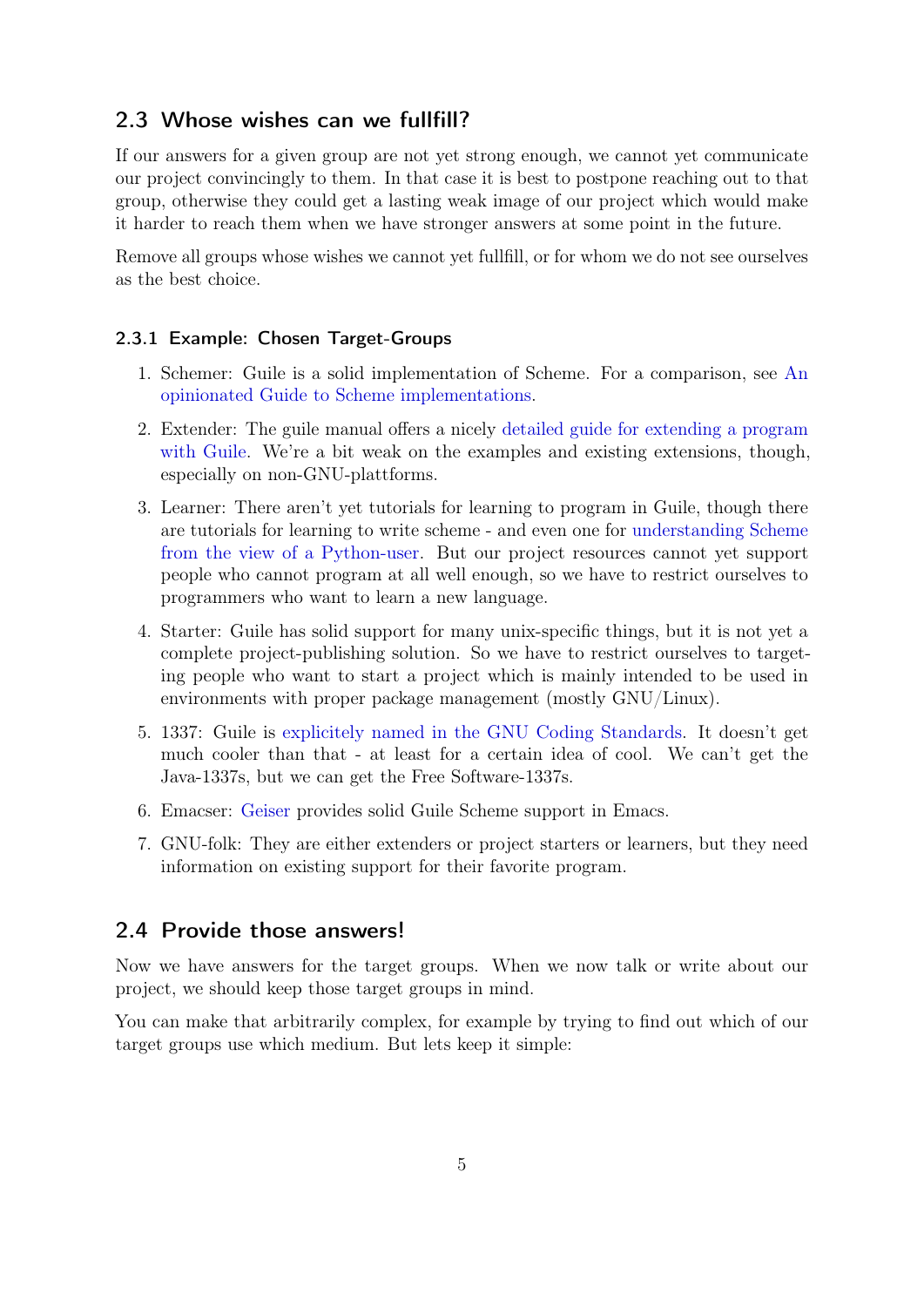Ensure that our website (and potentially existing wikipedia page) includes the information which matters to our target groups. Just take all the answers for all the target groups we can already reach and check whether the basic information contained in them is given on the front page of our website.

And if not, find ways to add it.

As next steps, we can make sure that the questions we found for the target groups not only get answered, but directly lead the target groups to actions: For example to start using our project.

#### 2.4.1 Example: The new Wikipedia-Page of Guile

For Guile, we used this analysis to fix the Wikipedia-Page. The [old-version](http://en.wikipedia.org/w/index.php?title=GNU_Guile&oldid=564014065) mainly talked about history and weaknesses (to the point of sounding hostile towards Guile), and aside from the latest release number, it was horribly outdated. And it did not provide the information our target groups required.

The [current Wikipedia-Page of GNU Guile](http://en.wikipedia.org/wiki/GNU_Guile) works much better - for the project as well as for the readers of the page. Just compare them directly and you'll see quite a difference. But aside from sounding nicer, the new site also addresses the questions of our target groups. To check that, we now ask: Did we include information for all the potential user-groups?

- 1. Schemers: Yepp (it's scheme and there's a section on Guile Scheme
- 2. Extenders: Yepp (libguile)
- 3. Learners: Not yet. We might need a syntax-section with some examples. But wikipedians do not like Howto-Like sections. Also the interpreter should get a notice.
- 4. Project-Starters: Partly in the "core idea"-part in the section Guile Scheme. It might need one more paragraph showing advantages of Guile which make it especially suited for that.
- 5. 1337s: It is the preferred extension system for the GNU Project. If you're not that kind of 1337: The Macro-System is hygienic (no surprising side-effects).
- 6. Emacs users: They got their own section.
- 7. GNU-folk: Not yet: No section on Guile support in existing GNU Projects.

So there you go: Not perfect, but most of the groups are covered. And this also ensures that the Wikipedia-page is more interesting to its readers: A clear win-win.

#### <span id="page-5-0"></span>2.5 Further points

Additional points which we should keep in mind: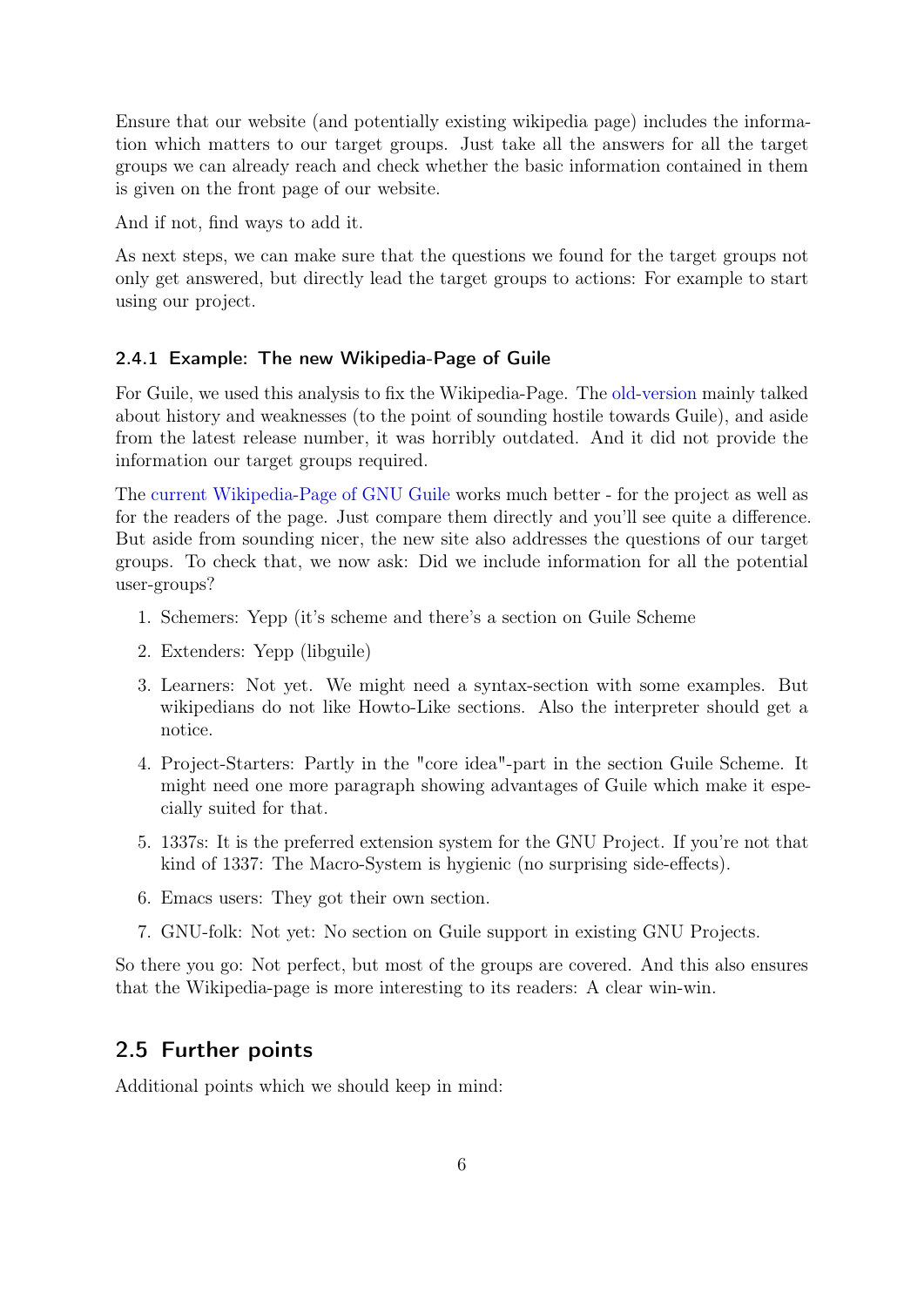- On the website, do all of our target groups quickly find their way to *advanced* information about their questions? This is essential to keep the ones interested who aren't completely taken by the short answers.
- What is a common negative misconception about our project? We need to ensure that we do not write anything which strengthens this misconception. Is there an existing strength, which we can show to counter the negative misconception?
- Where do we want to go? Do we have a mission statement?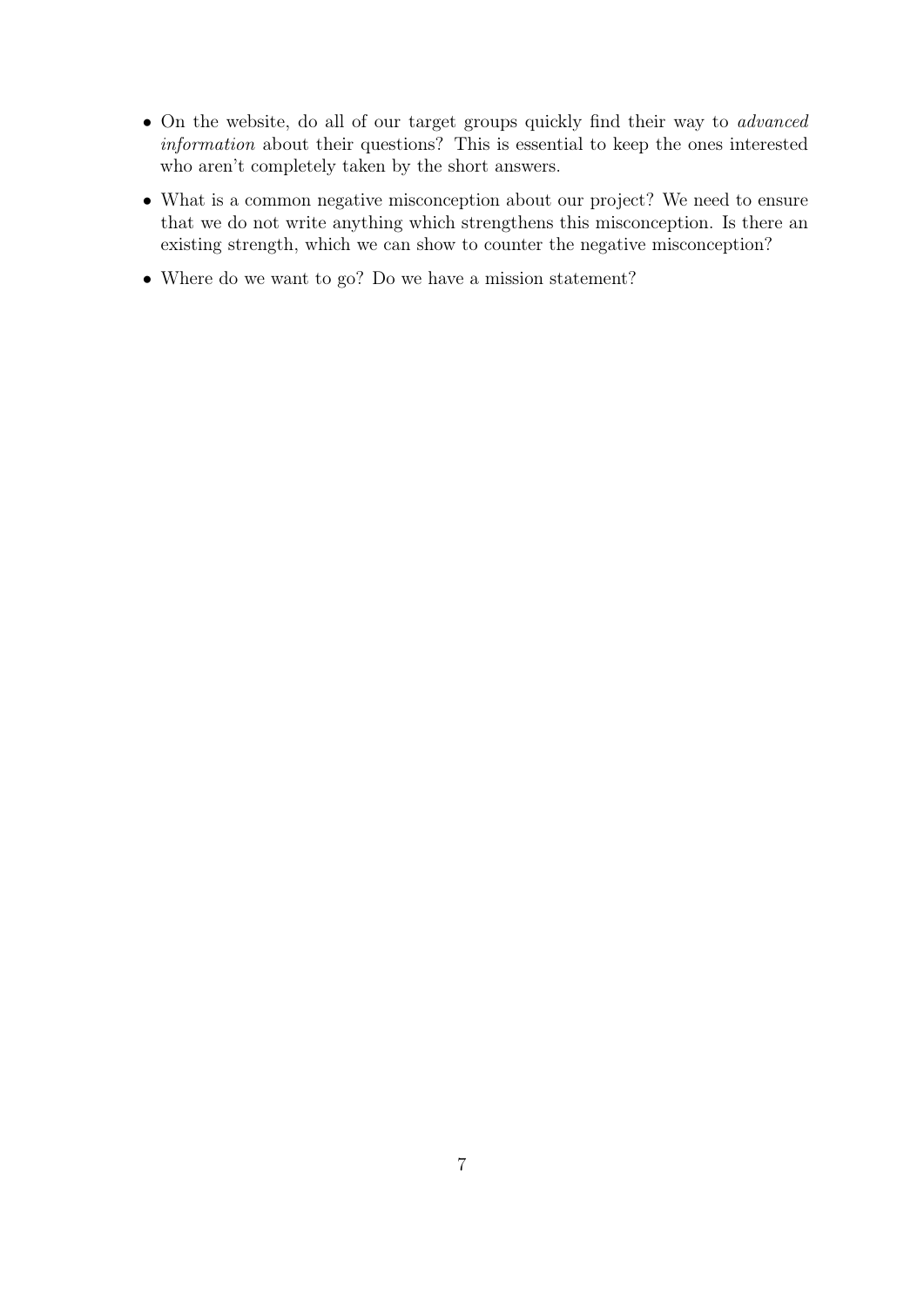- <span id="page-7-0"></span>3 bab-com q: Project Communication Questionaire
- <span id="page-7-1"></span>3.1 For whom are we already useful or interesting? Name them 1.
	- 2.
	- 3.

# <span id="page-7-2"></span>3.2 Whom do we want as users on the long run? Name them 4.

5.

### <span id="page-7-3"></span>3.3 What could they ask? What are their needs? Write questions

- 1.
- 2.
- 3.
- 4.
- 5.

### <span id="page-7-4"></span>3.4 Answer their questions

- 1.
- 2.
- 
- 3.
- 4.
- 5.

### <span id="page-7-5"></span>3.5 Whose needs can we already fulfill? Are we the best choice?

- 1.
- 2.
- 3.
- 4.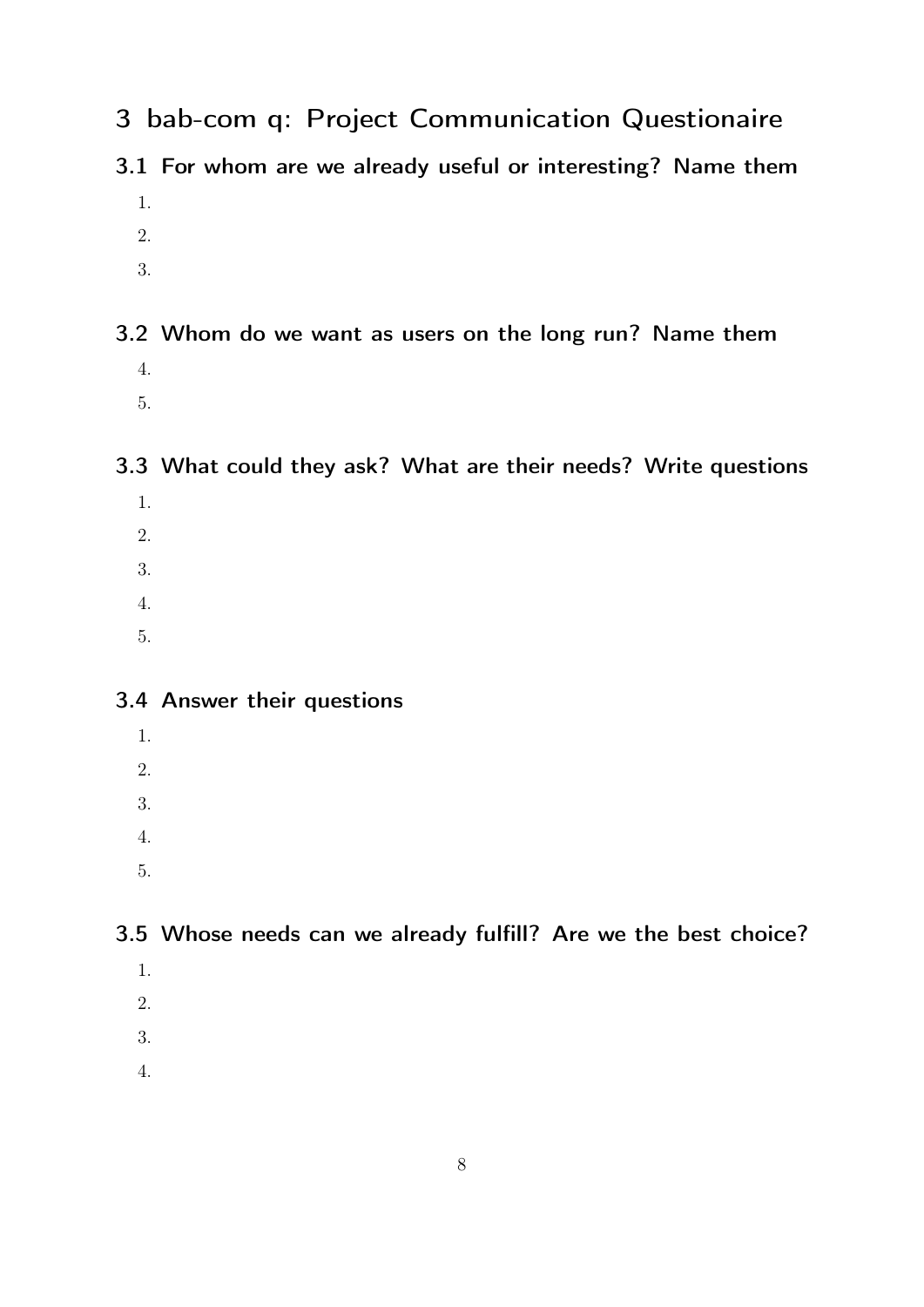Ensure that our communication includes the answers to the questions of those groups (i.e. website, wikipedia page, talks,  $\dots$ ), at least for the groups who are likely to use the medium on which we communicate!

Use bab-com to avoid bad-com :-) - yes, I know this phrase is horrible, but it is catchy and that fits this article: you need catchy things

### <span id="page-8-0"></span>4 Note: The mission statement

The mission statement is a short paragraph in which a project defines its goal.

A good example is:

Our mission is to create a general-purpose kernel suitable for the GNU operating system, which is viable for everyday use, and gives users and programs as much control over their computing environment as possible.  $\rightarrow$  [GNU Hurd](http://www.gnu.org/software/hurd/community/weblogs/antrik/hurd-mission-statement.html) [mission explained](http://www.gnu.org/software/hurd/community/weblogs/antrik/hurd-mission-statement.html)

Another example again comes from Guile:

Guile was conceived by the GNU Project following the fantastic success of Emacs Lisp as an extension language within Emacs. Just as Emacs Lisp allowed complete and unanticipated applications to be written within the Emacs environment, the idea was that Guile should do the same for other GNU Project applications. This remains true today.  $\rightarrow$  [Guile and the GNU project](http://www.gnu.org/software/guile/manual/html_node/Guile-and-the-GNU-Project.html)

Closely tied to the mission statement is the slogan: A catch-phrase which helps anchoring the gist of your project in your readers mind. Guile does not have that, yet, but judging from its strengths, the following could work quite well for Guile 2.0 - though it falls short of Guile in general:

GNU Guile scripting: Use Guile Scheme, reuse anything.

# <span id="page-8-1"></span>5 Summary

We saw why it is essential to communicate the project to the outside, and we discussed a simple structure to check whether our way of communication actually fits our projects strengths and goals.

Finding the communication strategy actually boils down to 3 steps:

- Focus on those who would profit from our project or whom we need.
- Check what they need to know.
- Answer that.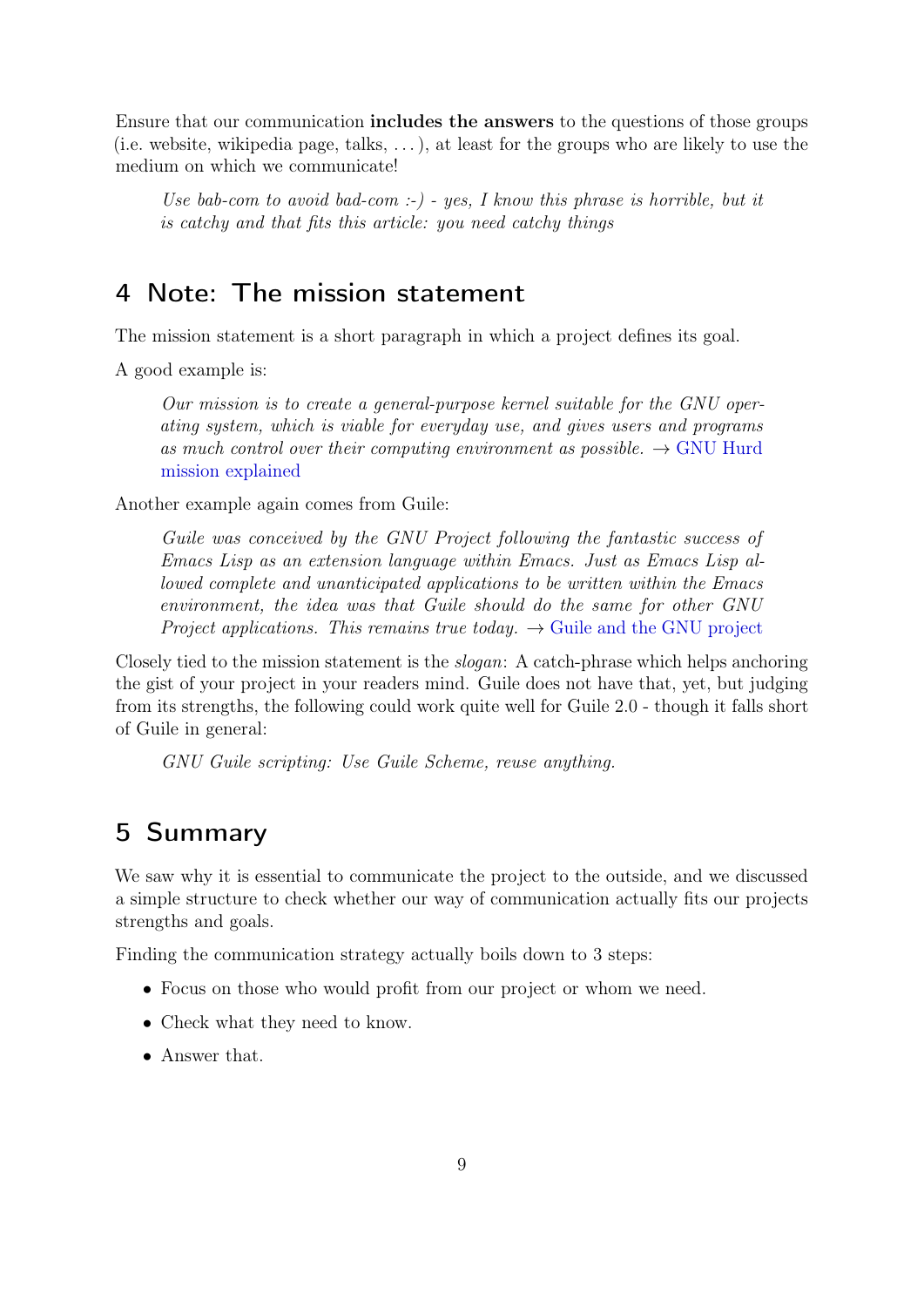Also a clear mission statement, slogan and project description help to make the project more tangible for readers. In this context, good marketing means to ensure that the right people learn about the real strengths of the project.

With that I'll conclude this guide. Have fun and happy hacking! — Arne Babenhauserheide

# <span id="page-9-0"></span>6 Appendix: Why communicating your project?

In free software we often think that quality is a guarantee for success. But in just the 10 years I've been using free software nowadays, I saw my share of technically great projects succumbing to inferior projects which simply reached more people and used that to build a dynamic which greatly outpaced the technically better product.

One example for that are pkgcore and paludis. When portage, the package manager of Gentoo, grew too slow because it did ever more extensive tests, two teams set out to build a replacement.

One of the teams decided that the fault of the low performance lay in Python, the language used by portage. That team built a package manager in C++ and had – wonderfully-long-command-options without shortcuts (have fun typing), and you actually had to run it twice: Once to see what would get installed and then again to actually install it (while portage had had an –ask option for ages, with -a as shortcut). And it forgot all the work it had done in the previous run, so you could wait twice as long for the result. They also had wonderful latin names, and they managed the feat of being even slower than portage, despite being written in  $C_{++}$ . So their claim that  $C_{++}$  would be magically faster than python was simply wrong (because they skipped analyzing the real performance bottlenecks). They called their program paludis.

Note: Nowadays paludis has a completely new commandline interface which actually supports short command options. That interface is called cave and looks sane.

The other team did a performance analysis and realized that the low performance actually lay with the filesystem: The portage tree, which holds the required information, contains about 30,000 ebuilds and almost 200,000 files in total, and portage accessed far more of those files than actually needed for resolving the dependencies needed to install the package. They picked python as their language - just like portage. They used almost the same commandline options as portage, except for the places where functionality differed. And they actually got orders of magnitude faster than portage - so fast that their search command often finished after less than a second while. portage took over 10 seconds. They called their program pkgcore.

Both had more exact resolution of packages and could break cyclic dependencies and so on.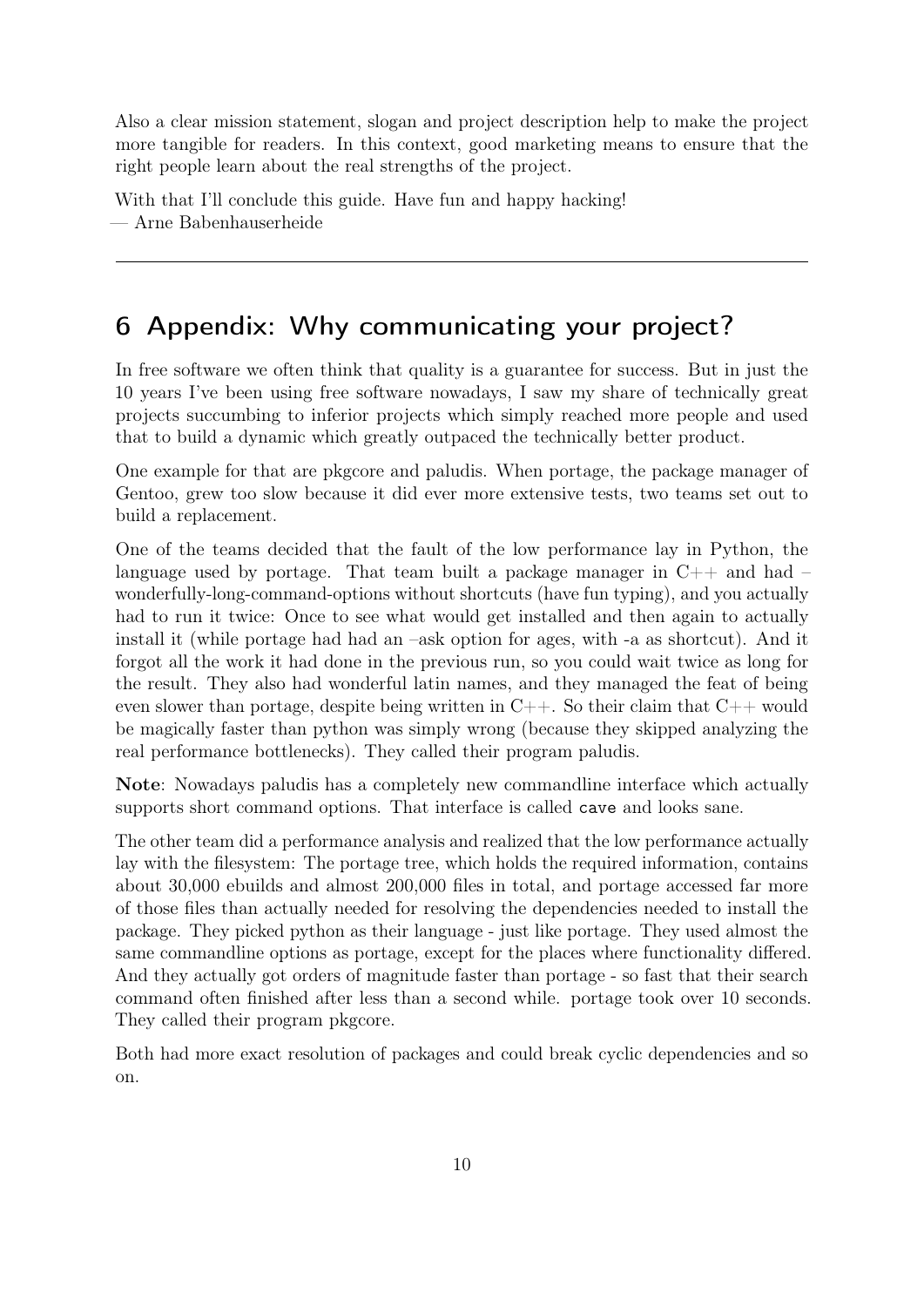So, judging from my account of the quality, which project would you expect to succeed?

I sure expected pkgcore to replace portage within a few months. But this is not what happened. And as I see it in hindsight, the difference lay purely in PR.

The paludis team with their slow and hard-to-use program went all over the Gentoo forums claiming that Python is a horrible language and that a C program will kick portage any time. On their website they repeated their attacks against python and claimed superiority at every step. And they gathered quite a few zealots. While actually being slower than portage. Eventually they rebranded paludis as just better and more correct, not faster. And they created their own distribution (exherbo) as direct rival of Gentoo. With a new, portage-incompatible package format. As if they had read the book, how not to be a friendly competitor.

The pkgcore team on the other hand focussed on good technology. They created the snakeoil library for high-performance python code, but they were friendly about it and actually contributed back to portage where code could be shared. But their website was out of date, often not noting the newest release and you actually had to run pmerge --help to see the most current commandline options (though you could simply guess them if you knew portage). And they got attacked by paludis zealots so much, that this year the main developer finally sacked the project: He told me on IRC that he had taken so much vitriol over the years that it simply wasn't worth the cost anymore.

Update: About a year later someone else took over. Good code often survives the loss of its creator.

So, what can we learn from this? Technical superiority does not gain you anything, if you fail to convince people to actually use your project.

If you don't communicate your project, you don't get users. If you don't get users, your chances of losing motivation are orders of magnitude higher than if you get users who support you.

And aggressive marketing works, even if you cannot actually deliver on your promises. Today they have a better user-interface and even short option-names. But even to date, exherbo has much fewer packages in its repositories than Gentoo. If the number of files is any measure, the 10,000 files in their special repositories are just about 5% of the almost 200,000 files portage holds. But they managed quite well to fraction the Gentoo users - at least for some time. And their repeated pushes for new standards in the portage tree (EAPIs) created a constant pressure on pkgcore to adapt, which had the effect that nowadays pkgcore cannot install from the portage tree anymore (the search still works, though, and I still use it - I will curse mightily on the day they manage to also break that).

Update: Someone else took over and now pkgcore can install again.

So aggressive marketing and doing everything in the book of unfriendly competition might have allowed the paludis devs to gather some users and destroy the momentum of